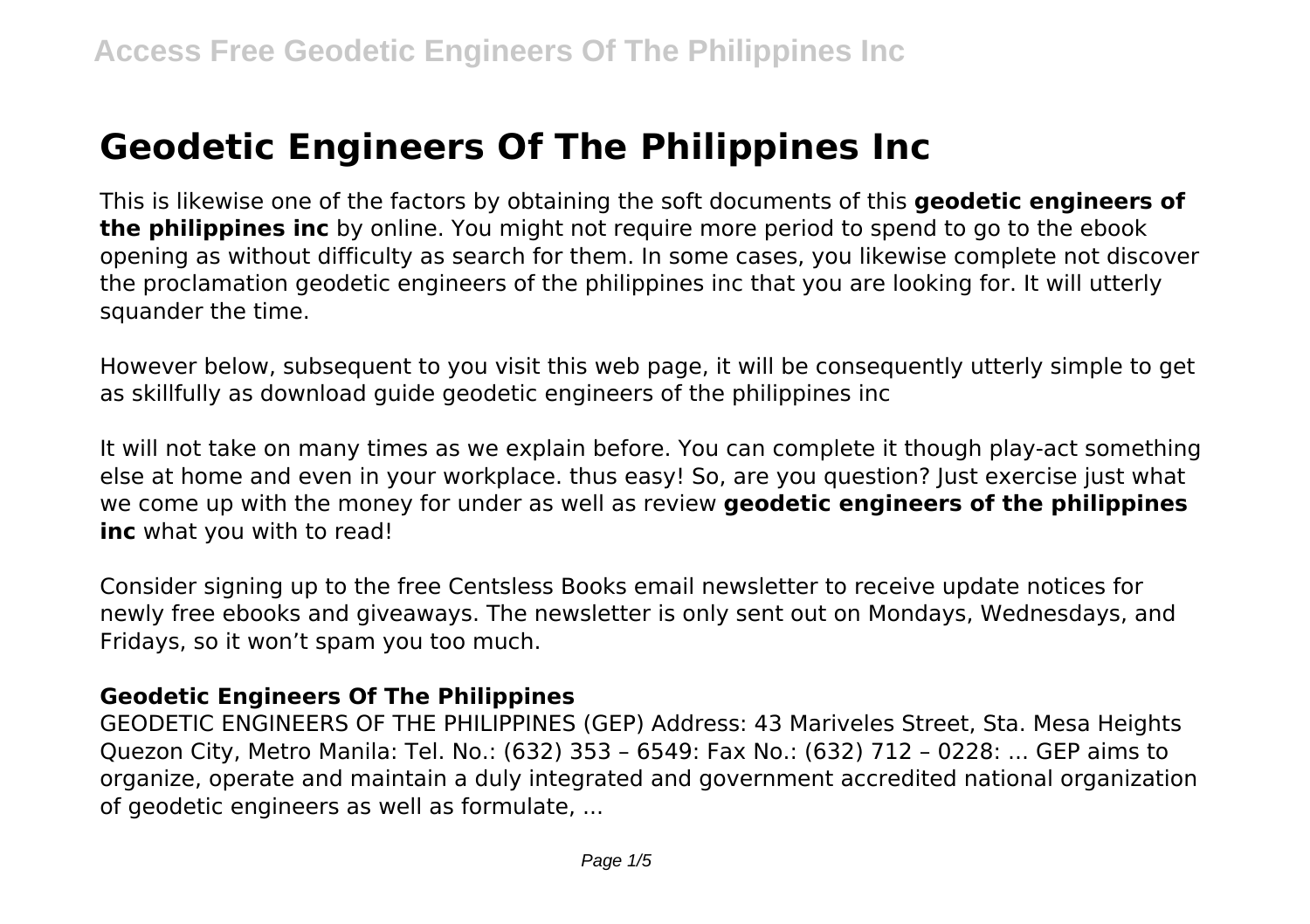# **GEODETIC ENGINEERS OF THE PHILIPPINES (GEP)**

geodetic engineers geologists i interior designers l landscape architects librarians m master electricians master plumbers mechanical engineers medical technologists midwives mining engineers marine engineers metallurgical engineers n nurses nutritionists - dietitians naval architects o optometrists ocular pharmacologists occupational therapists

## **Philippines Free Online Board Exam Reviewers**

Mechanical Engineering The average passing rate of Mechanical Engineer licensure board exam in the Philippines is 51.27%. Almost half of the students who took the mechanical engineering licensure exam failed. Compared to civil engineering (55.65% passing rate) and electrical engineering (77.98% passing rate) licensure board exam, mechanical engineering has the lowest passing rate in the ...

## **Best Mechanical Engineering Schools in the Philippines (2020)**

The Survey Section of the U.S. Army Corps of Engineers, Mobile District Spatial Data Branch has a long history of providing contracted surveying and mapping services for the Corps of Engineers and other government agencies. ... From airborne lidar projects in the Philippines to GIS implementation in Europe, the district's survey and mapping ...

## **Surveying and Mapping - United States Army**

EBI Philippines Inc.  $\sim$  civil engineering, mechanical works, foundation works, project management, procurement . D`New Hard Builders & Development Corp. ~ Cebu-based, commercial buildings, warehouses, heavy equipment rentals . DATEM Inc.  $\sim$  quadruple A construction company

# **Top Construction Companies in the Philippines 2020 - filbuild**

Postponing the December 2021 Geodetic Engineers Licensure Examinations in Cebu Due to Super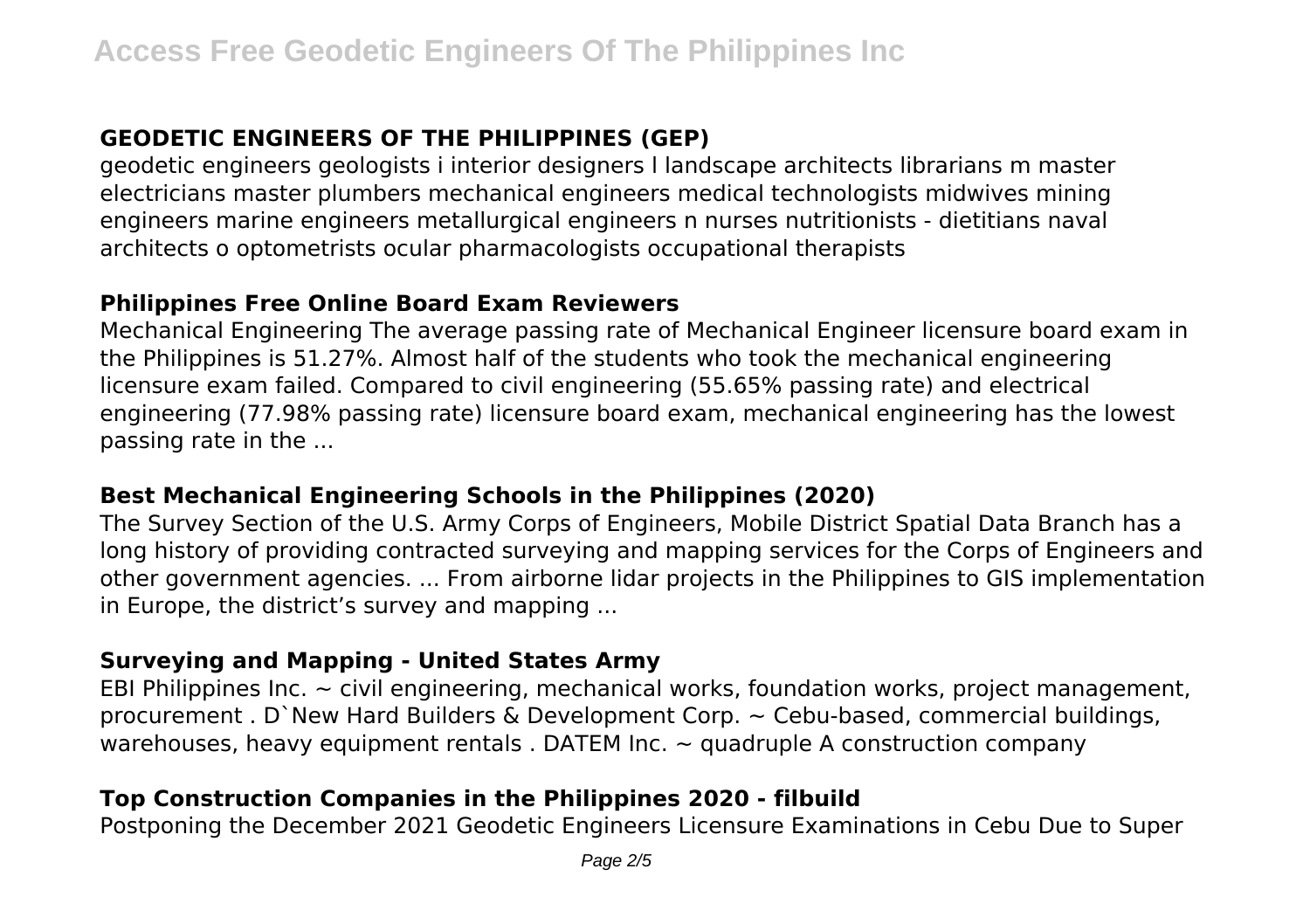Typhoon Odette and Rescheduling Thereof to March 10 & 11, 2022 ... republic of the philippines. All content is in the public domain unless otherwise stated. about govph. Learn more about the Philippine government, its structure, how government works and ...

## **Issuances | Professional Regulation Commission**

The University of the Philippines (UP; Filipino: Pamantasan ng Pilipinas or Unibersidad ng Pilipinas) is a state university system in the Philippines.It is the country's national university, as mandated by Republic Act No. 9500 (UP Charter of 2008), giving it institutional autonomy.. Originally founded by the American colonial government on June 18, 1908, it was established through the ...

## **University of the Philippines - Wikipedia**

New Civil engineer Jobs in Philippines available today on JobStreet - Quality Candidates, Quality Employers. ... MECHANICAL, ELECTRICAL, MOTORPOOL ENGINEERS - San Simon, Pampanga Site. Melters Steel Corporation. Pampanga (Others) PHP 17K - 19K monthly. Job Stability. Work Experience Training ... Geodetic Engineer. San Miguel Holdings Corp ...

# **Civil engineer Jobs in Philippines, Job Vacancies - JobStreet**

3 / 47 (E) Income Payment to a Resident Foreign Corporation. [formerly under letter (H)]– xxx (F) Income Derived from All Sources Within the Philippines by Non-Resident Foreign Corporation. [formerly under letter (I)]– xxx (G) Fringe Benefits Granted to the Employee (Except Rank and File Employee). [formerly under letter  $(|)$ ] - On the grossed-up monetary value of the fringe

# **REPUBLIC OF THE PHILIPPINES DEPARTMENT OF FINANCE**

NORSU - College of Engineering and Architecture has produced 7 more Geodetic Engineers and acquired 87.50% passing rate with 7 out of 8 takers. ... 6200 Philippines Downloadables Offices Local Lines Offices E-mail Addresses. LOCATION. This Website is made possible by the CICTSO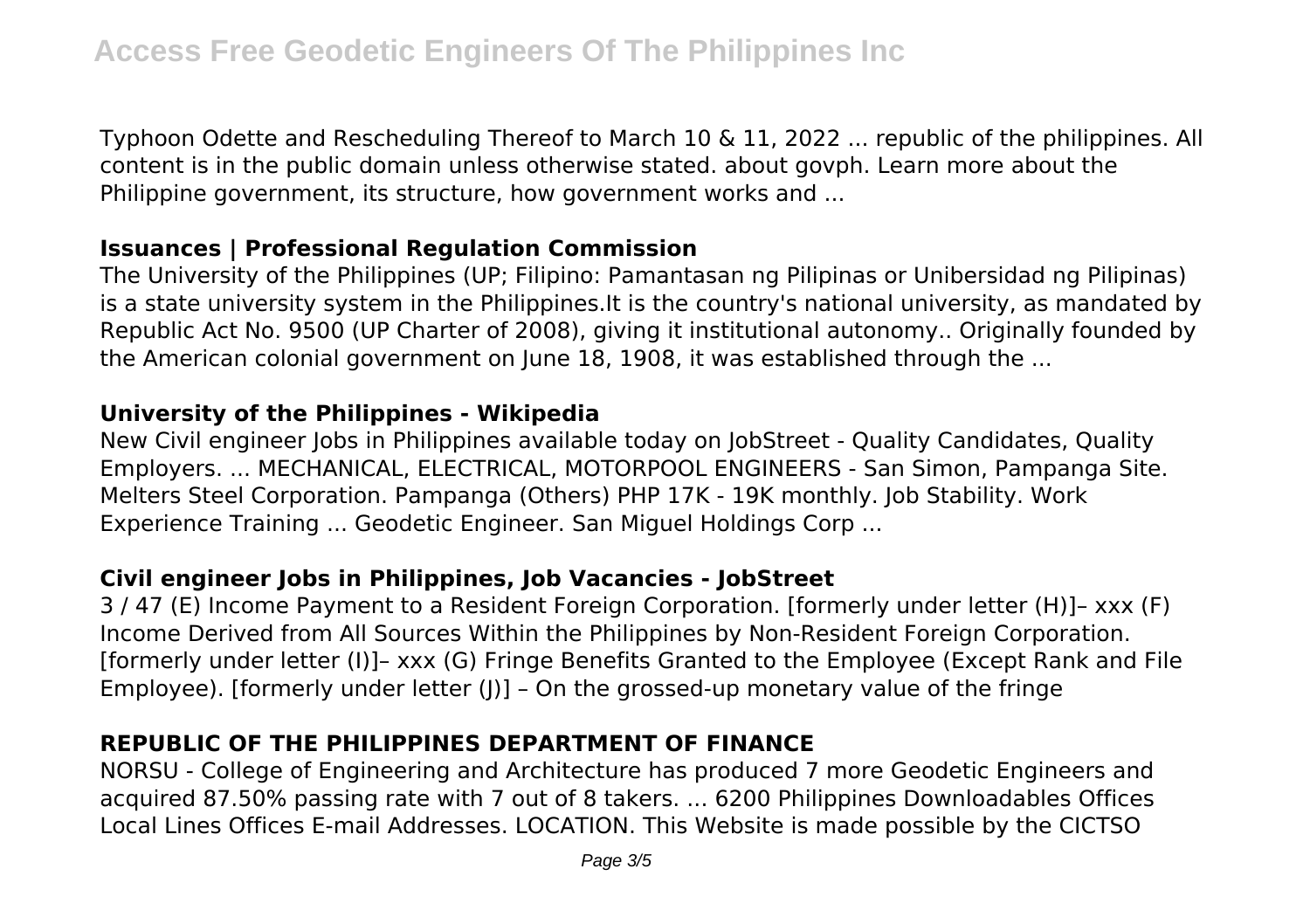Director, Engr. Randy C. Teves. Developed by SpicySpinach.

# **Negros Oriental State University**

Online Application for Registration as ASEAN Chartered Professional Engineers (ACPE) APEC Register. APEC Architect; APEC Engineers; International Agreements; Special Temporary Permits. STP Board Focal Person Resolutions; Foreign Students; Interenational Affairs Forms; Certificate of Ineligibility for Non-Filipino Citizens; Former Filipino ...

## **Professional Regulatory Boards | Professional Regulation Commission**

MANILA, Philippines – PRC amended few provisions in the Resolution No. 2013-774 Series of 2013 or the Revised Guidelines on the Continuing Professional Development (CPD) program for all Registered and Licensed professionals through Resolution No. 2016-990 series of 2016. Parts of the amendments include the creation and composition of two (2) members for CPD Council […]

# **PRC CPD Unit Requirements for Teachers, Nurses, Engineers and Other ...**

Geodetic Engineers are regarded as reliable sources of geospatial information for societal and economic development. With the growing demand for public works and infrastructure, the development of modern information systems, coupled with increasing awareness in managing resources and protecting the environment, the importance of geospatial data ...

# **University of the Philippines Diliman: bachelor's programs offered**

Corregidor (Tagalog: Pulo ng Corregidor, locally [kɔˈɾɛhidɔr]) is an island located at the entrance of Manila Bay in the southwestern part of Luzon in the Philippines.Due to this location, Corregidor has historically been fortified with coastal artillery batteries to defend the entrance of Manila Bay and Manila itself from attacks by enemy warships.